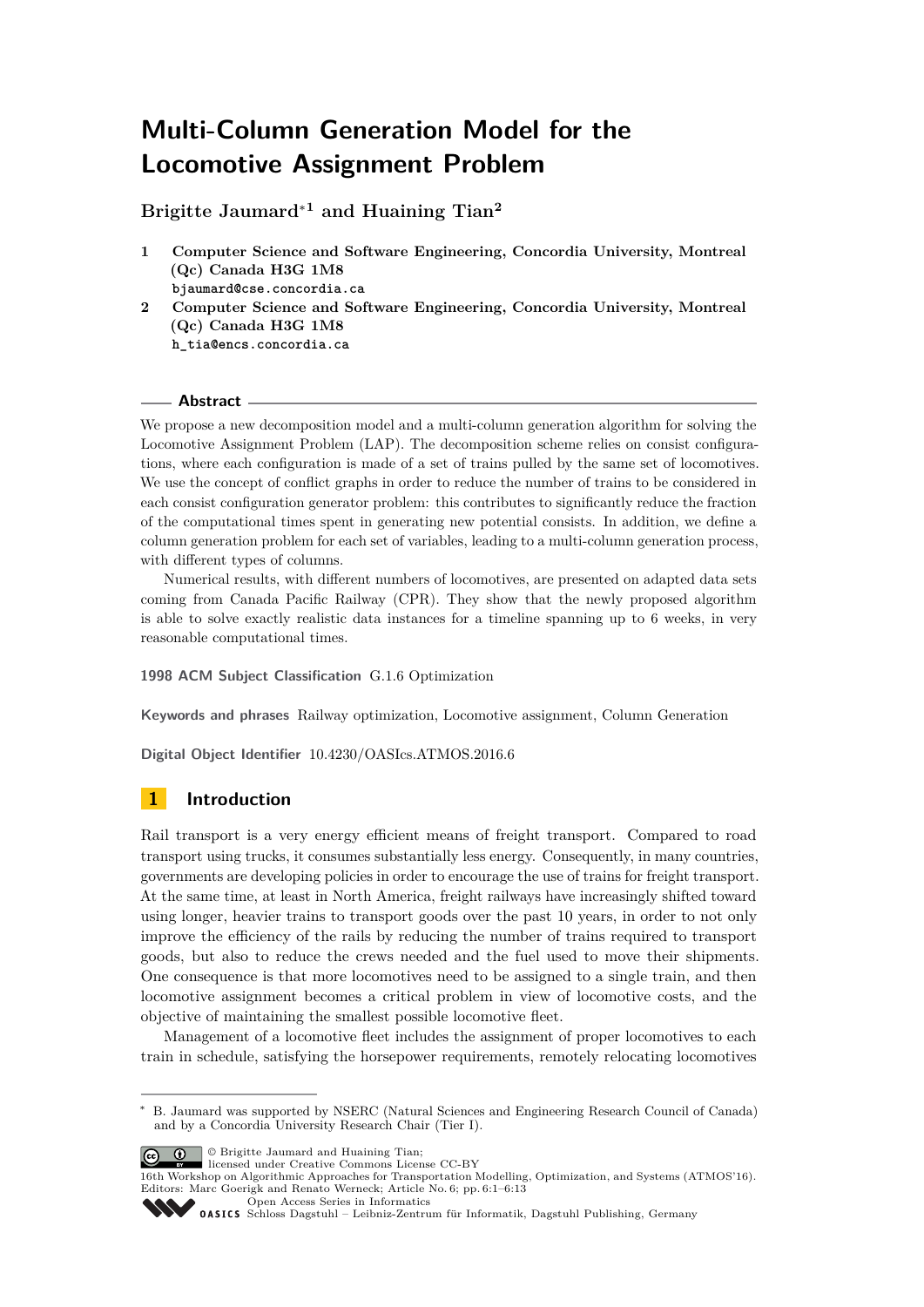### **6:2 Multi-Column Generation Model for the Locomotive Assignment Problem**

for the trains, and making sure to obey to the locomotive maintenance rules. In this paper, we focus solely on the locomotive assignment problem. The set of locomotives that is used to pull a given train is called a **consist**. Note that today, some railway industry use the so-called distributed power trains, in which the locomotives are interspersed throughout the full length of the train, cutting down on the in-train forces and making the near-boundless vehicle easier to control. Beyond the distributed power system, a time-consuming process is called **consist busting**. It corresponds to disassembling the consist of an inbound train into stand alone locomotives and reassigning them to several outbound trains. It requires additional labor, induces operational cost and time. It also reduces the robustness of the train schedules because it allows an outbound train to get locomotives from multiple inbound trains. If any of the inbound trains is delayed, the outbound train has to be delayed as well. So consist busting should be avoided as much as possible.

We focus on the optimization of locomotive assignment problem (LAP), which aims to optimize the locomotive fleet size to satisfy the horsepower requests of scheduled trains and the other technical and business constraints. The objective of LAP is not only to minimize the total number of locomotives in operation, but to view the locomotive management as a whole, i.e., with the integration of the minimization of locomotive number and operational/maintenance costs.

There are many solution methodologies proposed for locomotive assignment, including exact mathematical models and heuristics. In this paper, we concentrate on the former part, and the latter part can be found in the survey of Piu *et al.* [\[13\]](#page-12-1).

Ziarati *et al.* [\[19\]](#page-12-2) focus on LAP with heterogeneous consists, i.e., made of different types of locomotives. In addition, the locomotive assignment also includes the need to perform some maintenance shopping and outpost process. In order to get a feasible solution in a reasonable computational time, Ziarati *et al.* decompose the original 1-week problem into several sub-problems which have overlapping day between adjacent ones. Rouillon *et al.* [\[14\]](#page-12-3) improve the solution algorithm of Ziarati *et al.* [\[19\]](#page-12-2) with different branching methods and search strategies to develop a branch-and-price algorithm for LAP of a freight railway on operational level. Ahuja *et al.* [\[1\]](#page-11-0) develop a MILP for LAP of CSX Transportation for a cyclic weekly train schedule. However, the maintenance process, i.e., routing back to shop site for critical locomotive is not considered. The authors develop a neighborhood search algorithm/heuristic to improve the performance for large scale data instances, with no information on the accuracy of the output solutions. Ahuja's model neither considers locomotive maintenance nor consist busting issue. To avoid the issues of the model of Ahuja *et al.* [\[2\]](#page-11-1) (e.g., scalability and consist busting issues), Vaidyanathan *et al.* [\[18\]](#page-12-4) focus on a consist based assignment model, which assigns pre-configured consists to pull the scheduled trains with respect to the minimum power and other business constraints. Their consist based formulation uses a data set with 382/388 trains, 6 locomotive types, 87 stations, and 3 up to 17 types of consists in the test scenarios, without considering the maintance/shopping constraints for locomotives.

There are also some model for similar problems. Cordeau *et al.* [\[6\]](#page-11-2) propose a exact model based on the Benders decomposition approach, for the locomotive and car assignment in passenger transportation. Fügenschuh *et al.* [\[8\]](#page-12-5) propose an ILP model for the locomotive and car cycle scheduling problem with time window, which allow the train delay within given time window. Cacchiani *et al.* [\[3\]](#page-11-3) focus on the train unit assignment problem in passenger transportation. A type of train unit includes a set of passenger cars with a supported locomotive. It is self-contained and may fulfill one or part of a scheduled trip. They propose two integer linear programming formulations, one with linear programming (LP) relaxation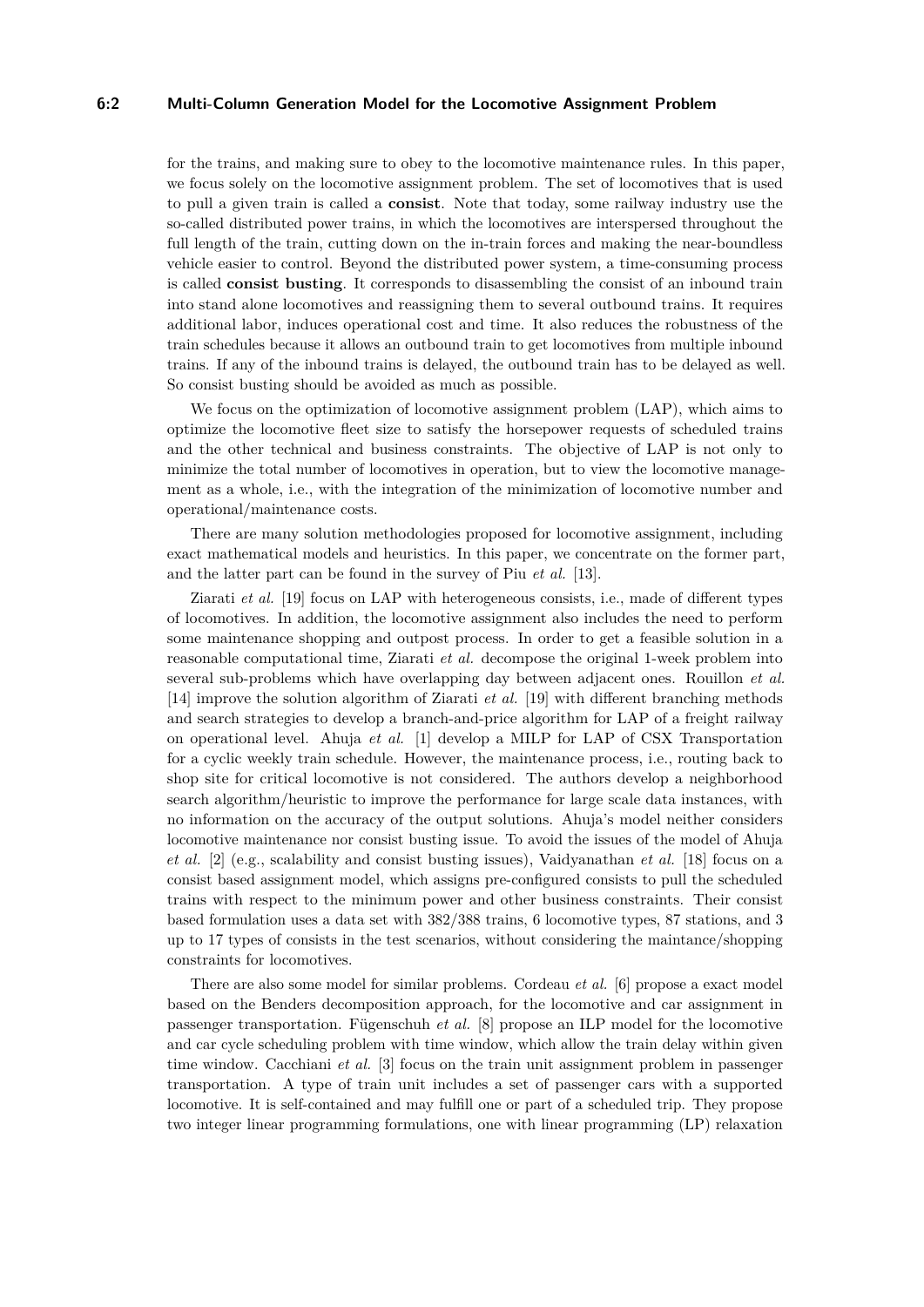based heuristic, the other with Lagrangian relaxation based heuristic. None of these three models consider maintenance constraint, neither for consist busting issue.

In our previous papers (Jaumard *et al.* [\[10\]](#page-12-6) & [\[11\]](#page-12-7)), we proposed a consist travel plan(previously called train string) based optimization model, which includes all those constraints including maintenance, and consist busting constraints. The model can be efficiently solved using large scale optimization techniques, namely column generation techniques, to optimize the locomotive requirements and the operations including consist busting and the deadheading. The resulting model can solve LAP with up to 1,394 scheduled trains and 9 types of locomotives over a two-week time period, over the railway network infrastructure of Canada Pacific Railway. The computational time of the largest test scenario took more than 2 days.

In this paper, we propose to enhance the scalability of our previous work, throughout a multi-column generation strategy.

Other authors have explored various strategies at different stages of column generation algorithms, which can accelerate the computational time or the convergence rate. Firstly, in the pre-processing stage, there are heuristics that can reduce the initial size of original problem, e.g., for network flow problem, to eliminate arcs for the initial network (e.g., Mingozzi *et al.* [\[12\]](#page-12-8)), to initialize with a good-enough solution (e.g., Sadykov *et al.* [\[16\]](#page-12-9)), to separate a large scale problem to smaller parts in time or space horizon, and merge them after (e.g., Desaulniers *et al.* [\[7\]](#page-12-10) ). Secondly, in the sub-problem stage, Chen *et al.* [\[4\]](#page-11-4) use some problem-specific knowledge to generate a column-pool a priori for the subproblem, and allow selections of solutions from the pool. In column generation practice, some schemes allow a subproblem to return multiple columns with negative reduced cost. Goffin *et al.* [\[9\]](#page-12-11) observe that the non-correlated columns selection increases the performance in the analytic center cutting plane method. At the master problem level, Surapholchai *et al.* [\[17\]](#page-12-12) develop Eligen-algorithm that applies column elimination which removes columns with positive reduced cost from the matrix. Saddoune *et al.* [\[15\]](#page-12-13) use dynamic constraint aggregation to reduce number of constraints and reintroduce them as needed are two general strategies. Sadykov *et al.* [\[16\]](#page-12-9) use a diversified diving heuristic to get feasible and good integer solution.

This paper is organized as follows. In Section [2,](#page-2-0) we generally describe LAP. Section [3](#page-3-0) gives the details of LAP model. In Section [4,](#page-6-0) the solution scheme for the model is presented with two enhanced schemes/algorithms. In Section [5,](#page-9-0) we analyze the numerical results.

### <span id="page-2-0"></span>**2 Statement of LAP**

The locomotive assignment problem (LAP) is to minimize the total number and/or cost of assigning locomotives on existing trains while all the technical and business constraints are satisfied. A locomotive fleet usually contains different types of locomotives, e.g., SD60 and AC4400CW, each with its own parameters. We do not distinguish the locomotives of same type, except for their maintenance status (regular or critical). A critical locomotive, i.e., a locomotive due to maintenance, must stop at a shop for maintenance operations during the given scheduled time period. A consist travel planis defined as a set of trains that use the same locomotive consist one train after the other one, without any consist busting.

### **2.0.0.1 Multi Commodity Network**

The present study focuses on reducing the size and time consumption of pricing problem for the decomposition of LAP. As in our previous study [\[10\]](#page-12-6), we convert LAP to a multicommodity network problem. The multi commodity network is a time/space network, see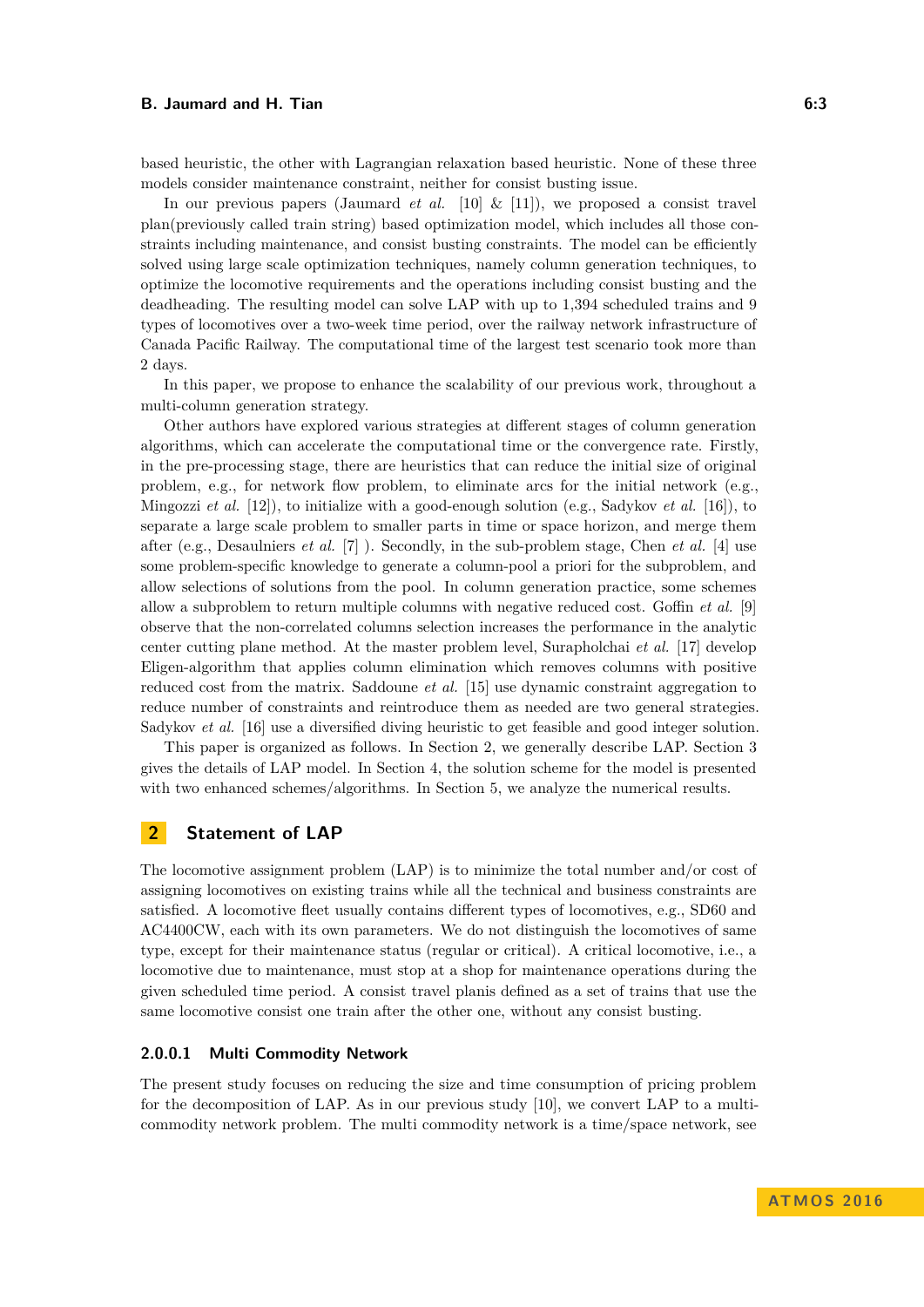#### **6:4 Multi-Column Generation Model for the Locomotive Assignment Problem**

<span id="page-3-1"></span>

**Figure 1** Multi commodity network.

Figure [1,](#page-3-1) where each node *v* is associated with station location, and time. The arcs represent activities such as waiting periods, train travel between two stations (usually the origin and the destination) or train maintenance, and commodities are the locomotives.

We now describe in detail the generic multi-commodity network  $G = (V, L)$  associated with the overall set of locomotives. *V* denotes the set of nodes, indexed by  $v$ , where each  $v$  has a space and a time coordinate. *L* is the set (indexed by  $\ell$ ) where  $L = L^T \cup L^{\text{SHOP}} \cup L^W \cup L^D$ which represents train links, maintenance shop links, waiting links and deadheading links respectively.

Among the nodes, we identify the so-called source and destination nodes as follows:  $V^{\text{src}}$ : indexed by  $v^{\text{SRC}}$ , as the set of nodes where some locomotives are first available in the planning period.  $v^{\text{SINK}}$ : dummy destination node, where all destination arcs converge. See the links represented by the long dash lines in Figure [1](#page-3-1) for an illustration.

# <span id="page-3-0"></span>**3 LAP Model**

# **3.1 Notations**

*S* is the set of consist travel plans, where a consist travel plan $s \in S$  defines a sequence of trains led by the same locomotive consist. Note that  $S = \bigcup$ *v*∈*V*  $S_v^+$ , where  $S_v^+$  (resp.  $S_v^-$ ) denotes the set of consist travel plansoriginating at (resp. destined to) *v*.

*K* denotes the set of locomotives, indexed by *k*, which represents a certain locomotive.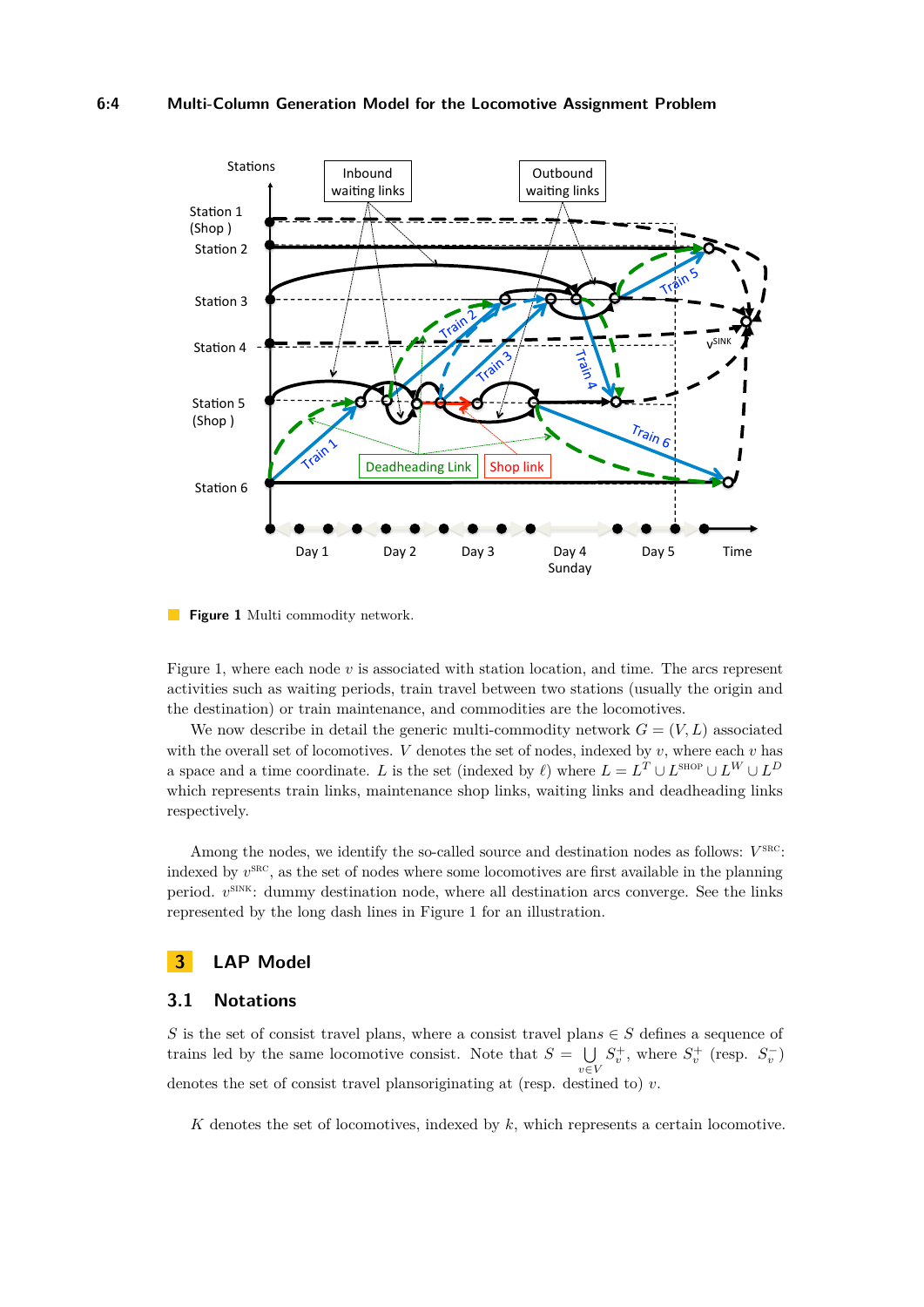Each locomotive  $k$  is characterized by different parameters: the horsepower  $HP_k$ , and the subtype of regular (indexed by  $k_r$ ) and critical  $(k_c)$ .

Moreover, we use the following additional parameters to characterize the generated consist travel plans:

 $n_k^s \in \{0, 1\}$ .  $n_k^s$  is equal to 1 if locomotive *k* belongs to consist travel plan  $s \in S$ , 0 otherwise.  $n_{k,v}^{\text{SPARE}} \in \{0,1\}$ .  $n_{k,v}^{\text{SPARE}}$  is equal to 1 if there is a spare locomotive *k* in starting node  $v \in V^{\text{SRC}}$ , 0 otherwise.

 $d_{\ell}^s \in \{0,1\}$ .  $d_{\ell}^s$  is equal to 1 if train link  $\ell \in L^T$  belongs to consist travel plans, 0 otherwise. Note that  $d_{\ell}^{s}$  is not a decision variable, but an attribute of consist travel plans.

 $n_{k,v}^{\text{space}} \in Z_0^+$ . It is equal to the number of spare locomotives of type *k* in source node  $v \in V^{\text{src}}$ . Lastly, we have the following last general parameters:

 $\text{cap}(\ell^{\text{SHOP}}) \in Z_0^+$ . It defines an upper bound on the number of critical locomotives that can be maintained in shop link  $\ell^{\text{SHOP}} \in L^{\text{SHOP}}$ .

TimeSrc(*t*), TimeDst(*t*)  $\in Z_0^+$ . They define the start and end times (in days) of train *t*, counted from the start time of LAP scheduling period.

# **3.2 Variables.**

We use three sets of variables:

 $z_s \in \{0, 1\}$ : equals to 1 if ctp *s* is selected, 0 otherwise.

 $x_{kv}^{\text{NEED}} \in Z_0^+$ : number of additional required locomotives of type *k* at source node  $v \in V^{\text{SRC}}$  in order to be able to assign adequate locomotives to all trains.

 $x_{k\ell}^{\text{LOCO}} \in Z_0^+$ : number of locomotive of type *k* going through waiting link  $\ell \in L^W \cup L^D \cup L^{\text{SHOP}}$ .

# **3.3 Objective**

We next develop the LAP optimization model we propose for the locomotive assignment. In order to alleviate the presentation, we describe it without the legacy trains.

The primary objective is to minimize both the number of consist busting and the size of the locomotive fleet. While the minimization of those two numbers seem to go in opposite directions, the maintenance constraints force to withdraw locomotives from the tracks for a short period, hence creating some avoidable consist busting. Moreover, if the locomotive fleet is too small, depending of the train schedule, there might be a lack of locomotives in order to be able to move all the trains. We therefore propose the following objective with the minimization of: *(i)* the number of consist travel plans; *(ii)* the number of additional locomotives, which reflects the number of trains that can not be assigned enough power; *(iii)* the number of total locomotives in operation, *(iv)* the number of deadheading activities.

$$
\min \sum_{\ell \in \omega^{-}(v^{\text{snk}})} \sum_{k \in K} \text{PERAL}_{k} \cdot x^{\text{LOCO}}_{k\ell} + \sum_{\ell \in L^{D}} \sum_{k \in K} \text{PERAL}_{k} \cdot x^{\text{LOCO}}_{k\ell} + \sum_{v \in V^{\text{snc}}} \sum_{k \in K} \text{PERAL}_{k} x^{\text{NECD}}_{kv} + \sum_{s \in S} \sum_{k \in K} n^s_{k} z_{s} \tag{1}
$$

### **3.4 Constraints**

The set of constraints can be written as follows.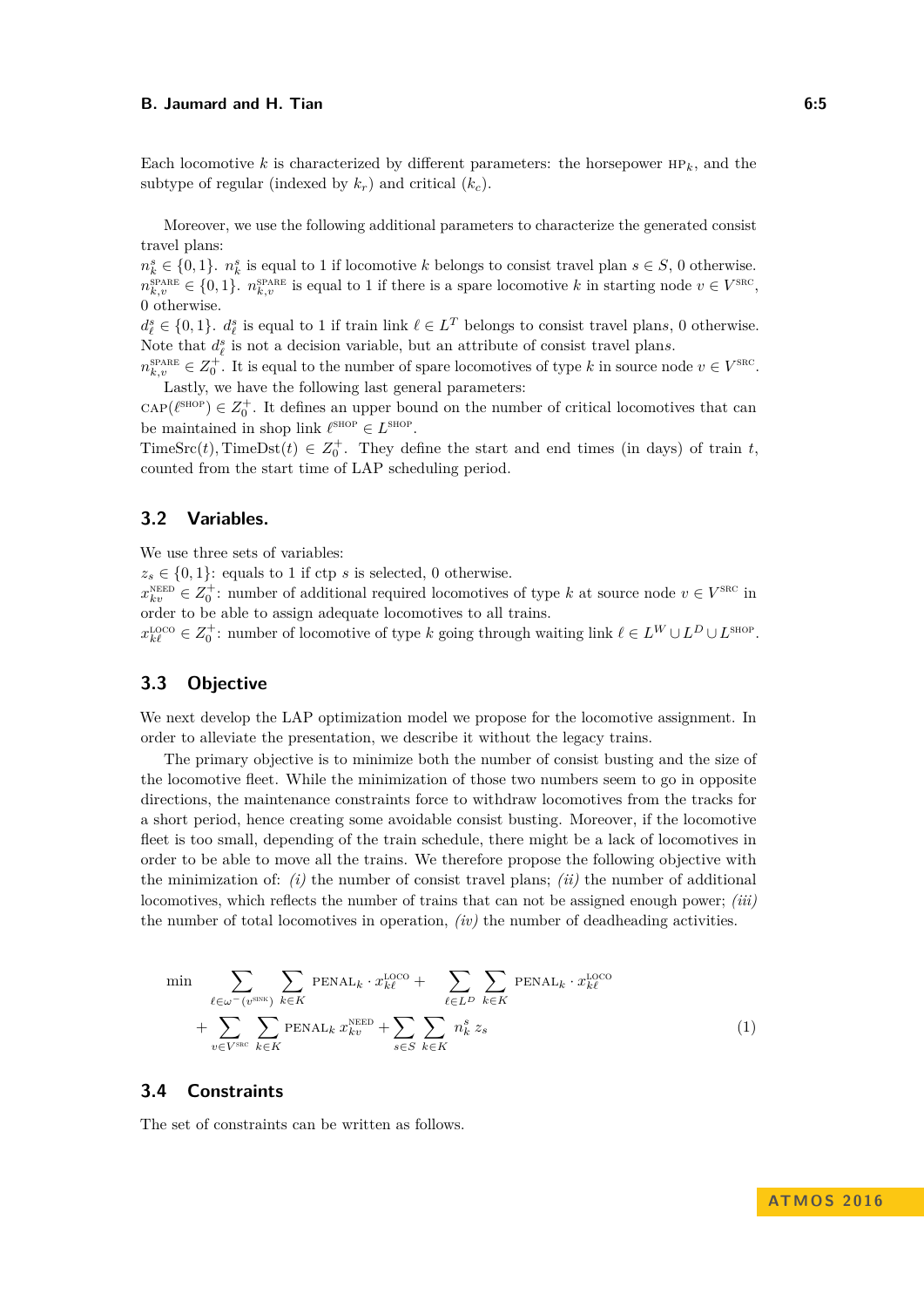$$
\sum_{s \in S_v^+} n_k^s z_s + \sum_{\ell^w \in \omega^+(v)} x_{kL^w}^{\text{LOCO}} + \sum_{\ell^w \in \omega^+(v)} x_{k\ell^D}^{\text{LOCO}} - x_{kv}^{\text{NEED}} \le n_{k,v}^{\text{SPARE}} \qquad k \in K_r, v \in V^{\text{SRC}} \tag{2}
$$

$$
\sum_{s \in S_v^+} n_k^s z_s + \sum_{\ell^w \in \omega^+(v)} x_{kL^w}^{\text{LOCO}} + \sum_{\ell^w \in \omega^+(v)} x_{k\ell^D}^{\text{LOCO}} \le n_{k,v}^{\text{spARE}} \qquad k \in K_c, v \in V^{\text{SRC}} \tag{3}
$$

$$
\sum_{\ell \in \omega^{-}(v^{\text{SINK}})} x^{\text{LOCO}}_{k} \le n_k \qquad k \in K \tag{4}
$$

$$
\sum_{s \in S_v^+} n_k^s z_s + \sum_{\ell \in \omega^+(v) \cap (L^{\text{wart}} \cup L^D)} x_{k\ell}^{\text{LOCO}} = \sum_{s \in S_v^-} n_k^s z_s + \sum_{\ell^w \in \omega^-(v) \cap (L^{\text{wart}} \cup L^D)} x_{k\ell}^{\text{LOCO}}
$$

$$
v \in V \setminus (V^{\text{SRC}} \cup v^{\text{SINK}} \cup \delta^+(L^{\text{SHOP}})), k \in K_r \cup K_c \tag{5}
$$

$$
\sum_{s \in S_v^+} n_{k_r}^s z_s + \sum_{\ell \in \omega^+(v) \cap (L^{\text{wart}} \cup L^D)} x_{k_r \ell}^{\text{LOCO}} \n= \sum_{s \in S_v^-} n_{k_r}^s z_s + \sum_{\ell \in \omega^-(v) \cap L^{\text{supp}}} x_{k_c \ell}^{\text{LOCO}} + \sum_{\ell \in \omega^-(v) \cap (L^{\text{wart}} \cup L^D)} x_{k_r \ell}^{\text{LOCO}} \n= \sum_{s \in S_v^+} n_{k}^s z_s + \sum_{\ell \in \omega^+(v) \cap (L^{\text{wart}} \cup L^D)} x_{k\ell}^{\text{LOCO}} = \sum_{s \in S_v^-} n_{k}^s z_s + \sum_{\ell \in \omega^-(v) \cap (L^{\text{wart}} \cup L^D)} x_{k\ell}^{\text{LOCO}} \n\tag{6}
$$

$$
v \in \delta^+(L^{\text{SHOP}}), k \in K_c.
$$
\n
$$
\sum_{s \in S_v^+} n_k^s z_s \leq \sum_{\ell^w \in \omega^-(v) \cap L^{\text{WAT}}} x_{k\ell}^{\text{LOCO}} \qquad v \in V \setminus (V^{\text{SRC}} \cup v^{\text{SINK}} \cup \delta^+(L^{\text{SHOP}})),
$$
\n
$$
(7)
$$

<span id="page-5-11"></span><span id="page-5-10"></span><span id="page-5-9"></span><span id="page-5-8"></span><span id="page-5-7"></span><span id="page-5-6"></span><span id="page-5-5"></span><span id="page-5-4"></span><span id="page-5-3"></span><span id="page-5-2"></span><span id="page-5-1"></span><span id="page-5-0"></span>
$$
k \in K_r \cup K_c \tag{8}
$$

$$
\sum_{s \in S_v^+} n_{k_r}^s z_s \le \sum_{\ell \in \omega^-(v) \cap L^{\text{sup}}} x_{k_c \ell}^{\text{LOCO}} + \sum_{\ell \in \omega^-(v) \cap L^{\text{warr}}} x_{k_r \ell}^{\text{LOCO}} \qquad v \in \delta^+(L^{\text{SHOP}}), k \in K \tag{9}
$$

$$
\sum_{s \in S_v^+} n_k^s z_s \le \sum_{\ell \in \omega^-(v) \cap L^{\text{warr}}} x_{k\ell}^{\text{LOCO}} \qquad \qquad v \in \delta^+(L^{\text{SHOP}}), k \in K_c \tag{10}
$$

$$
\sum_{s \in S} d_{\ell}^{s} \cdot z_{s} = 1 \qquad \ell \in L^{T} \qquad (11)
$$

$$
\sum_{k \in K} x_{k_c \ell^{\text{SHOP}}}^{\text{LOCO}} \le \text{CAP}(\ell^{\text{SHOP}}) \qquad \ell^{\text{SHOP}} \in L^{\text{SHOP}} \qquad (12)
$$

$$
\sum_{k \in K} x_{kL^{\rm w}}^{\rm LOCO} = 0 \qquad \qquad \ell^w \in L^{\rm w\_IN} \setminus \omega^+(V^{\rm SRC}) : \text{time}(\ell^w) < \text{dwell\_loco.} \tag{13}
$$

Constraints [\(2\)](#page-5-0) and [\(3\)](#page-5-1) guarantee that we do not exceed the number of spare locomotives, or, if we do it, it is with the minium number of additional (regular) locomotives, thanks to the minimization of the third term in the objective.

Constraints [\(4\)](#page-5-2) guarantee that, even if we allow the usage of additional locomotives, the overall number of used locomotives can not exceed the size of the locomotive fleet, i.e., the maximum number of locomotives of each type. Constraints [\(4\)](#page-5-2) also serve the purpose of deadheading locomotives, before either renting locomotives, or delaying a train.

Constraints [\(5\)](#page-5-3), [\(6\)](#page-5-4) and[\(7\)](#page-5-5) are the flow conservation constraints for normal nodes and shop end nodes, excluding the source and dummy sinking nodes. Note that critical locomotives are relabelled as regular after completing the maintenance process at a shop node. Constraints [\(8\)](#page-5-6), [\(9\)](#page-5-7), [\(10\)](#page-5-8) take care of that relabelling in the flow conservation constraints. Constraints [\(11\)](#page-5-9) guarantee that each train should belong to **exactly** one consist travel planin the locomotive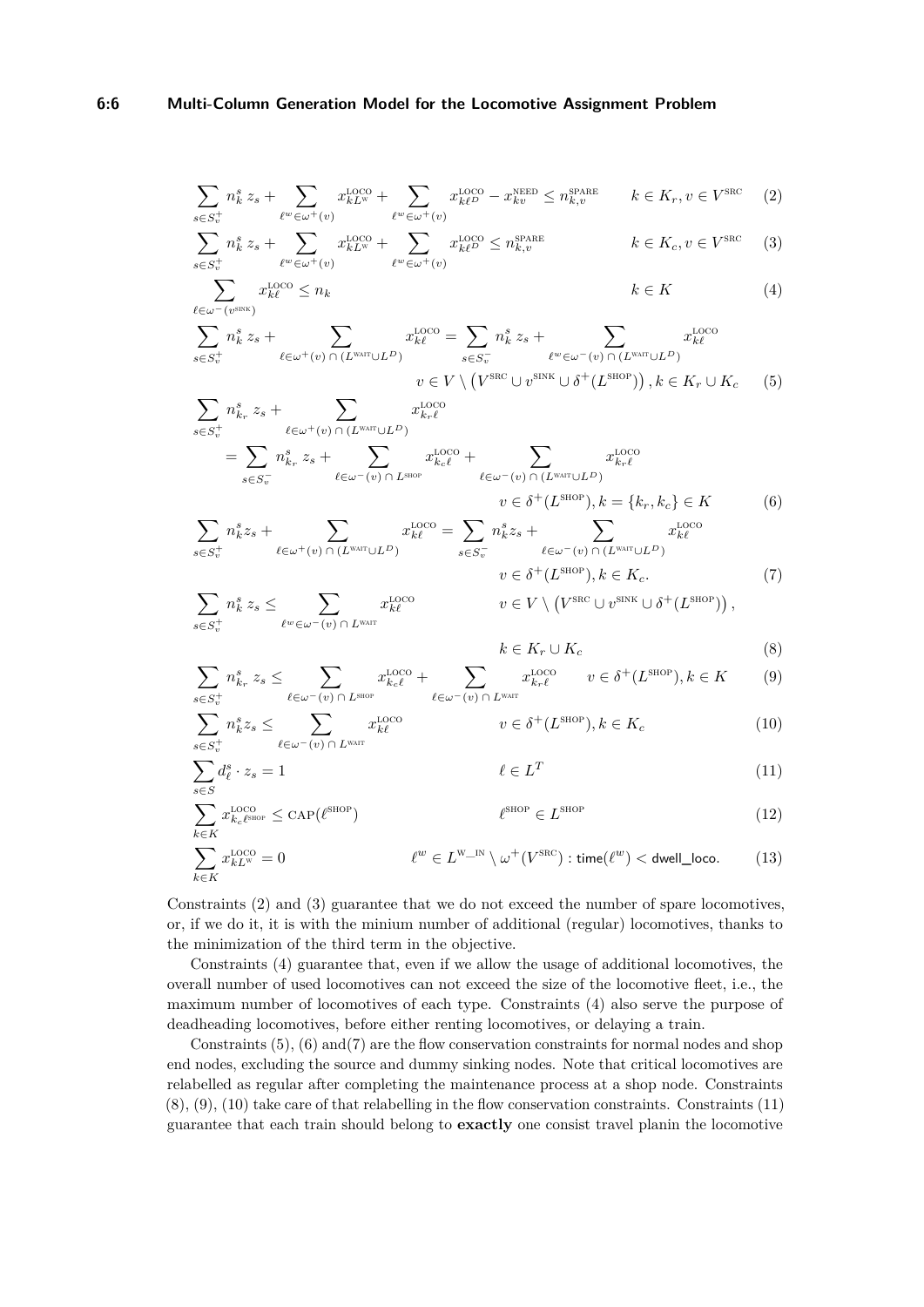assignment. Constraints [\(12\)](#page-5-10) limit the number of critical locomotives at any given time in a maintenance shop. Constraints [\(13\)](#page-5-11) guarantee that between any two consecutive consist travel plans, there is a dwell time of at least dwell\_loco (set to 2 hours in this study), for the time required to bust and re-assemble locomotive consists.

# <span id="page-6-0"></span>**4 Solution Process**

### **4.1 CG Decomposition**

The model described in the previous section, called Restricted Master Problem (RMP), is first solved with an initial limited number of consist travel plans. A consist travel plangenerator, so-called pricing problem in optimization, see, e.g., Chvátal *et al.* [\[5\]](#page-11-5), create an improving column, i.e., a consist travel planwhose addition improves the value of the linear relaxation of the current restricted master problem, or concludes that the current solution of the RMP is indeed the optimal solution of the linear relaxation of RMP. It then remains to generate an integer solution, which can be done using an iterative rounding off procedure. Such a procedure has proved to be effective in order to reach accurate ILP solutions, see the numerical results in Section [5.2.](#page-10-0) So we use the simple rounding of process instead of developing a more computational costly ILP solution method.

# **4.2 Enhanced Pricing Problem: Multiple Column Generation Based on Reduced Network**

For the CG decomposition process described in [\[10\]](#page-12-6), the proposed algorithm can reach an optimal solution but the time and space requirements are still high for large scale data sets. For further improvement of CG, we introduce a key feature: a reduced network for each train, which is the set of trains that can be connected by the waiting links, i.e., those trains can be assigned to a consist travel planor consist travel plan. There is a two-stage pre-process to get the reduced network of each train: firstly to cut off the un-used links from the time-space network architecture for the given train, based on the time limitation, and then to remove un-connectable trains.

In the CG process used in [\[10\]](#page-12-6), each pricing problem (PP) (and there are as many as the number of possible origins for a consist) uses the same data set of RMP and the same set of dual values. In the newly proposed LAP model, we introduce the flexibility for each PP to choose any train source node as the origin to build the consist travel plan and generate a new column for RMP. While not fixing the origin of the consist generated in a given PP offers more flexibility, it leads to more computational expensive PPs. However, this is counterbalanced by the reduced time for checking the optimality condition. Observe that in the original CG algorithm of [\[10\]](#page-12-6), while each PP takes significantly much less time for its solution, satisfying the optimality condition for an optimal LP solution requires solving a whole sequence of PPs without being able to generate a single consist with a negative reduced cost: this this is computational costly. Observe that we can generate more than one consist with a negative cost when solving a given PP. In practice, we generated the one with the most negative reduced cost, as well as potentially several other ones. // Re-using the idea of reduced network and of conflict graphs introduced in [\[10\]](#page-12-6), we wrote a more generic PP than in [\[10\]](#page-12-6). Indeed, instead of rooting each PP to a given train, the generic PP selects the leading train of the generated consist, and generates the associated reduced network. A major advantage of such a PP leads to a much faster way to check whether the LP optimality condition is satisfied,as it requires the solution of a single PP.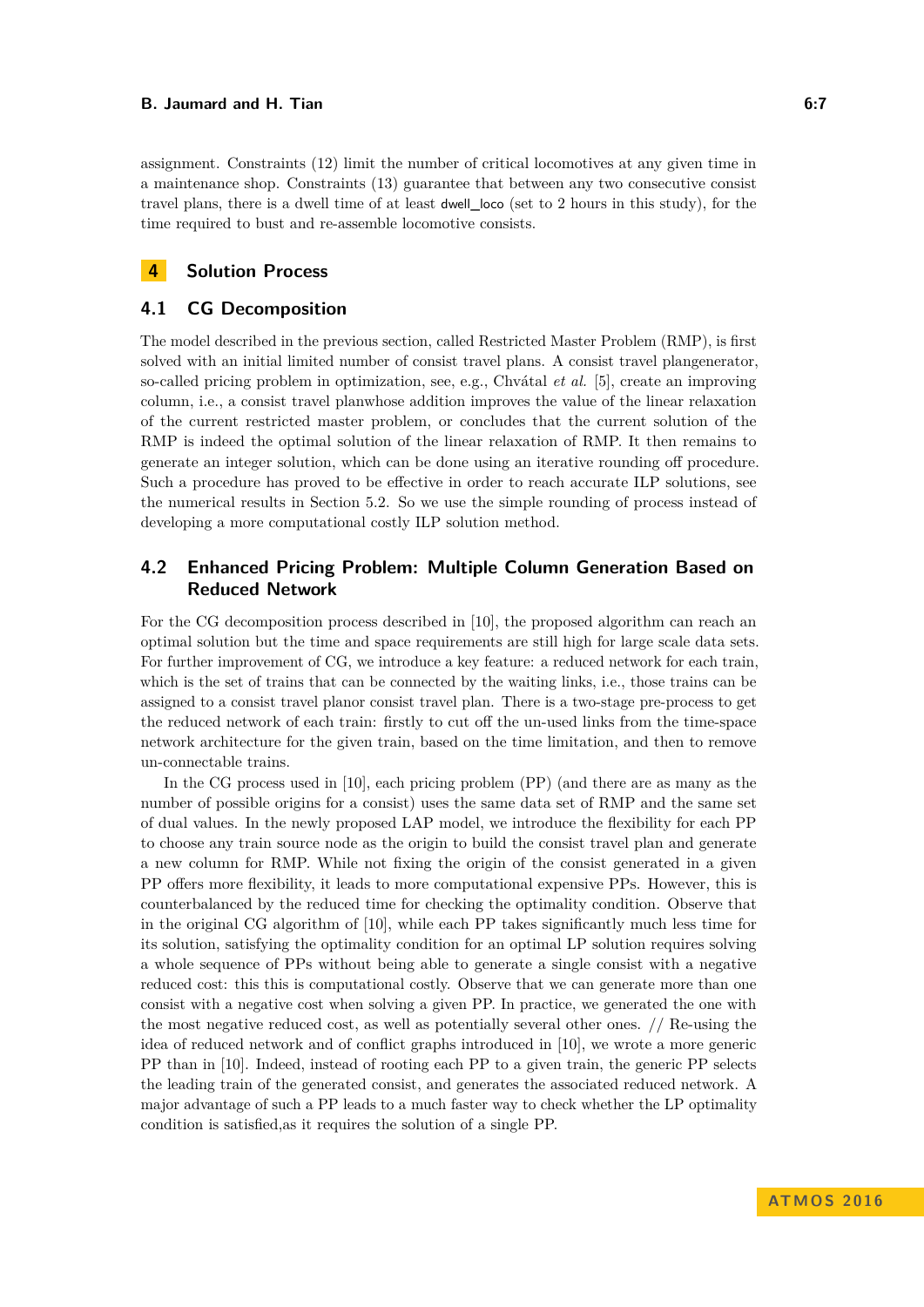### **6:8 Multi-Column Generation Model for the Locomotive Assignment Problem**

In order to use the last feature in the newly proposed column generation, instead of considering the overall set of trains in the multi-commodity network, we divide it (but not with a partition scheme) into several overlapping reduced networks. Indeed, we break the original network around some critical trains, and consider each time two cases, whether the consist will use or not those critical trains. If we allow the consist to use a given critical train, we eliminate those trains that are unreachable within a consist, leading to a reduced graph. In order to generate a reduced network with only denied trains, the set of critical trains is selected in such a way that, in any optimal solution, one of the critical train has to be selected and embedded in a consist. This way, we generate a set of reduced balanced networks, that are usually not train disjoint.

# **4.3 Pricing Problem: Multiple Consist Travel PlansGenerator**

# **4.3.1 Multi-CG Model**

#### **Variables.**

 $\text{SRC}_v \in \{0, 1\}$ .  $\text{SRC}_v$  is equal to 1 if a consist travel planunder construction starts at node *v*, 0 otherwise, for  $v \in \delta^{-1}(L_c^T)$ . And same situation is applied to  $\text{DST}_v$  for its end node.

 $x_{\ell} \in \{0,1\}$ . : $x_{\ell}$  is equal to 1 if link  $\ell \in L^{T} \cup L^{W}$  belongs to the path supporting any of the consist travel plans, 0 otherwise.

 $n_{\ell}^{k} \in Z_{0}^{+}$ . It defines the number of locomotives of type *k* going through  $\ell \in L^{T} \cup L^{W}$ . Note that  $n_{\ell^t}^k > 0$  if and only if  $x_{\ell^t} = 1$ , but there is no such limit for  $n_{\ell^w}^k$ .

Observe that the flow decision variables  $x_\ell$  and  $n_\ell^k$  have no path index, as paths (consist travel plans) are node-disjoint.

### **Objective.**

$$
\overline{\text{COST}} = \sum_{k \in Kr \cup K^c} \sum_{\ell \in \omega^{-}(v^{\text{SINK}}) \cap L^W} n_{\ell}^k
$$
\n
$$
- \sum_{k \in K_r \cup k_c} \sum_{v \in V \setminus (V^{\text{SIC}} \cup \{v^{\text{SINK}}\} \cup \delta^{+}(L^{\text{SIOP}}))} u_{kv}^{(5)} \cdot \left( \sum_{\ell \in \delta - (v)} n_{\ell}^k - \sum_{\ell \in \delta + (v)} n_{\ell}^k \right)
$$
\n
$$
- \sum_{k \in K_r} \sum_{v \in \delta^{+}(L^{\text{SIOP}})} u_{kv}^{(6)} \cdot \left( \sum_{\ell \in \delta - (v)} n_{\ell}^k - \sum_{\ell \in \delta + (v)} n_{\ell}^k \right)
$$
\n
$$
- \sum_{k \in K_c} \sum_{v \in \delta^{+}(L^{\text{SIOP}})} u_{kv}^{(7)} \cdot \left( \sum_{\ell \in \delta - (v)} n_{\ell}^k - \sum_{\ell \in \delta + (v)} n_{\ell}^k \right)
$$
\n
$$
+ \sum_{k \in K_r \cup k_c} \sum_{v \in V \setminus (V^{\text{SIC}} \cup \{v^{\text{SINK}}\} \cup \delta^{+}(L^{\text{SIOP}}))} u_{kv}^{(8)} \cdot \sum_{\ell \in \delta + (v)} n_{\ell}^k
$$
\n
$$
+ \sum_{v \in \delta^{+}(L^{\text{SIOP}})} u_{k,v}^{(9)} \cdot \sum_{\ell \in \delta + (v)} n_{\ell}^k + \sum_{v \in \delta^{+}(L^{\text{SIOP}})} u_{k,v}^{(10)} \cdot \sum_{\ell \in \delta + (v)} n_{\ell}^k - \sum_{\ell \in L^T} u_{\ell}^{(11)} \cdot x_{\ell}. \quad (14)
$$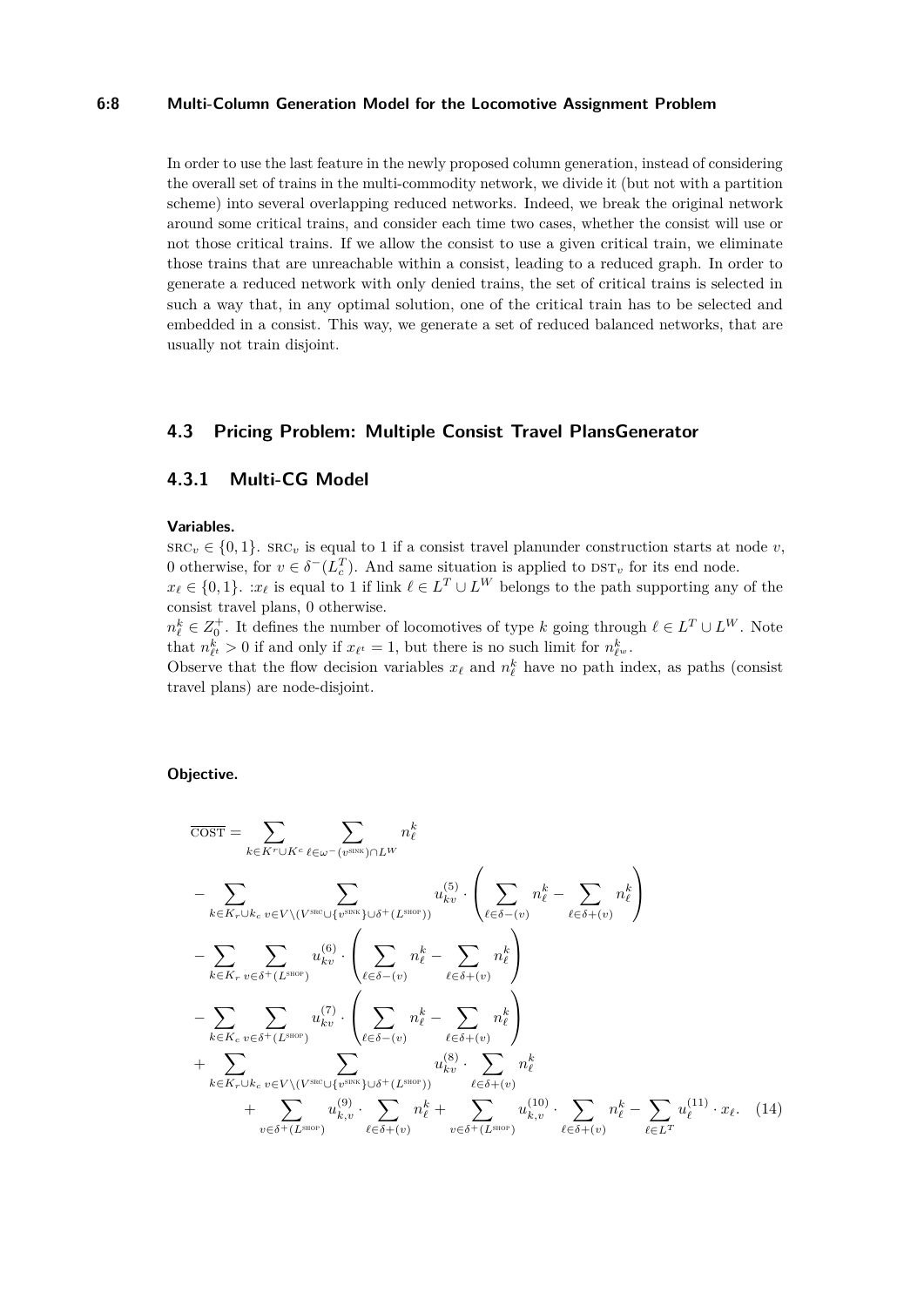**Constraints.**

<span id="page-8-0"></span>
$$
\sum_{v \in \delta^-(L^T \cap c)} \text{src}_v \le 1 \qquad c \in C \tag{15}
$$

<span id="page-8-1"></span>
$$
\sum_{v \in \delta^+(L^T)} \text{DST}_v = \sum_{v \in \delta^-(L^T)} \text{SRC}_v \tag{16}
$$

<span id="page-8-2"></span>
$$
\sum_{\ell \in \omega^+(v)} x_{\ell} - \sum_{\ell \in \omega^-(v)} x_{\ell} = -\text{DST}_v \qquad v \in \delta^+(L^T) \tag{17}
$$

<span id="page-8-4"></span><span id="page-8-3"></span>
$$
\sum_{\ell \in \omega^+(v)} x_{\ell} - \sum_{\ell \in \omega^-(v)} x_{\ell} = \text{SRC}_v \qquad v \in \delta^-(L^T) \tag{18}
$$

$$
\sum_{\ell \in \omega^+(v)} x_{\ell} - \sum_{\ell \in \omega^-(v)} x_{\ell} = 0 \qquad v \in V \setminus (\delta^+(L^T) \cup \delta^-(L^T) \cup V^{\text{SRC}} \cup v^{\text{SINK}})
$$
(19)

<span id="page-8-5"></span>
$$
\sum_{\ell \in \omega^{-}(v) \ \& \ \ell \notin L^{T}} x_{\ell} = 0 \qquad \qquad v \in V^{\text{SRC}} \tag{20}
$$

<span id="page-8-7"></span><span id="page-8-6"></span>
$$
\sum_{\ell \in \omega^+(v^{sink}) \& \ell \notin L^T} x_{\ell} = 0 \tag{21}
$$

$$
x_{\ell} \ge \text{SRC}_{\delta + (\ell)} \quad ; \quad x_{\ell} \ge \text{DST}_{\delta - (\ell)} \qquad \ell \in L^T \tag{22}
$$

<span id="page-8-8"></span>
$$
\sum_{k \in K_r} \text{HP}_k \cdot n_\ell^k + \sum_{k \in K_c} \text{HP}_k \cdot n_\ell^k \ge x_\ell \cdot \text{HP}_t \qquad \ell(\equiv t) \in L^T \tag{23}
$$

<span id="page-8-9"></span>
$$
\sum_{k \in K_r \cup K_c} n_\ell^k \le M \cdot x_\ell \qquad \ell \in L \setminus \left(\omega^+(V^{\text{SRC}}) \cup \omega^-(v^{\text{SINK}})\right) \tag{24}
$$

<span id="page-8-10"></span>
$$
\sum_{k \in K_r \cup K_c} \sum_{\ell \in \omega^-(v) \cap \omega^+(v') \cap L^W} n_\ell^k \le M \cdot \text{SRC}_v \qquad v \in V \setminus V^{\text{SRC}}, v' \in V^{\text{SRC}} \tag{25}
$$

<span id="page-8-11"></span>
$$
\sum_{k \in K_r \cup K_c} \sum_{\ell \in \omega^-(v^{\text{SINK}}) \cap \omega^+(v) \cap L^W} n_{\ell}^k \leq M \cdot \text{DST}_v \qquad v \in V \setminus v^{\text{SINK}} \tag{26}
$$

<span id="page-8-13"></span><span id="page-8-12"></span>
$$
\sum_{\ell \in \omega^{-}(v) \cup L^{W} \cup L^{T}} n_{\ell}^{k} = \sum_{\ell \in \omega^{+}(v) \cup L^{W} \cup L^{T}} n_{\ell}^{k} \qquad v \in V \setminus (V^{\text{SRC}} \cup v^{\text{SINK}}), k \in K_{r} \cup K_{c} \tag{27}
$$

$$
\text{consist\_size}_{\text{min}} \le \sum_{k \in K_r} n_\ell^k + \sum_{k \in K_c} n_\ell^k \le \text{consist\_size}_{\text{max}} \qquad \ell \in L^T. \tag{28}
$$

Constraints [\(15\)](#page-8-0) allow no more than 1 source node per conflict graph. Constraints [\(16\)](#page-8-1) guarantee that source nodes and destinations are the same amount. By these two sets, we allow that in the pricing problem, each conflict graph has at most one complete consist travel planwhich the source and destination nodes are both in it. So there is no complete consist travel planin the intersection of any two or more graphs. But multiple destination nodes are accepted in a graph. Constraints [\(17\)](#page-8-2) are the flow conservation constraints for dvar  $x_\ell$ , work only on train source nodes, considering the source node dvar src*v*. Constraints [\(18\)](#page-8-3) are the flow conservation constraints for dvar  $x_\ell$ , work on train destination nodes, considering the source node dvar  $DST_v$ . Constraints [\(19\)](#page-8-4) are the flow conservation constraints for dvar  $x_\ell$ , work on other nodes, except source nodes and dummy sink node, considering the source node dvar  $\text{DST}_v$ . Constraints [\(20\)](#page-8-5) & [\(21\)](#page-8-6) guarantee that the path/consist travel plancan neither start from a station source node, nor end at the dummy sink node, otherwise the model can build a path without letting any  $\text{SRC}_v = 1$  or  $\text{DST}_v = 1$ , based on the fact that station source nodes and dummy sink node are artificial nodes and no train can use them as sourcedestination nodes. Constraints [\(22\)](#page-8-7) guarantee the train which source/destination node is the start/end of a consist travel planmust be selected. Note that in our time-space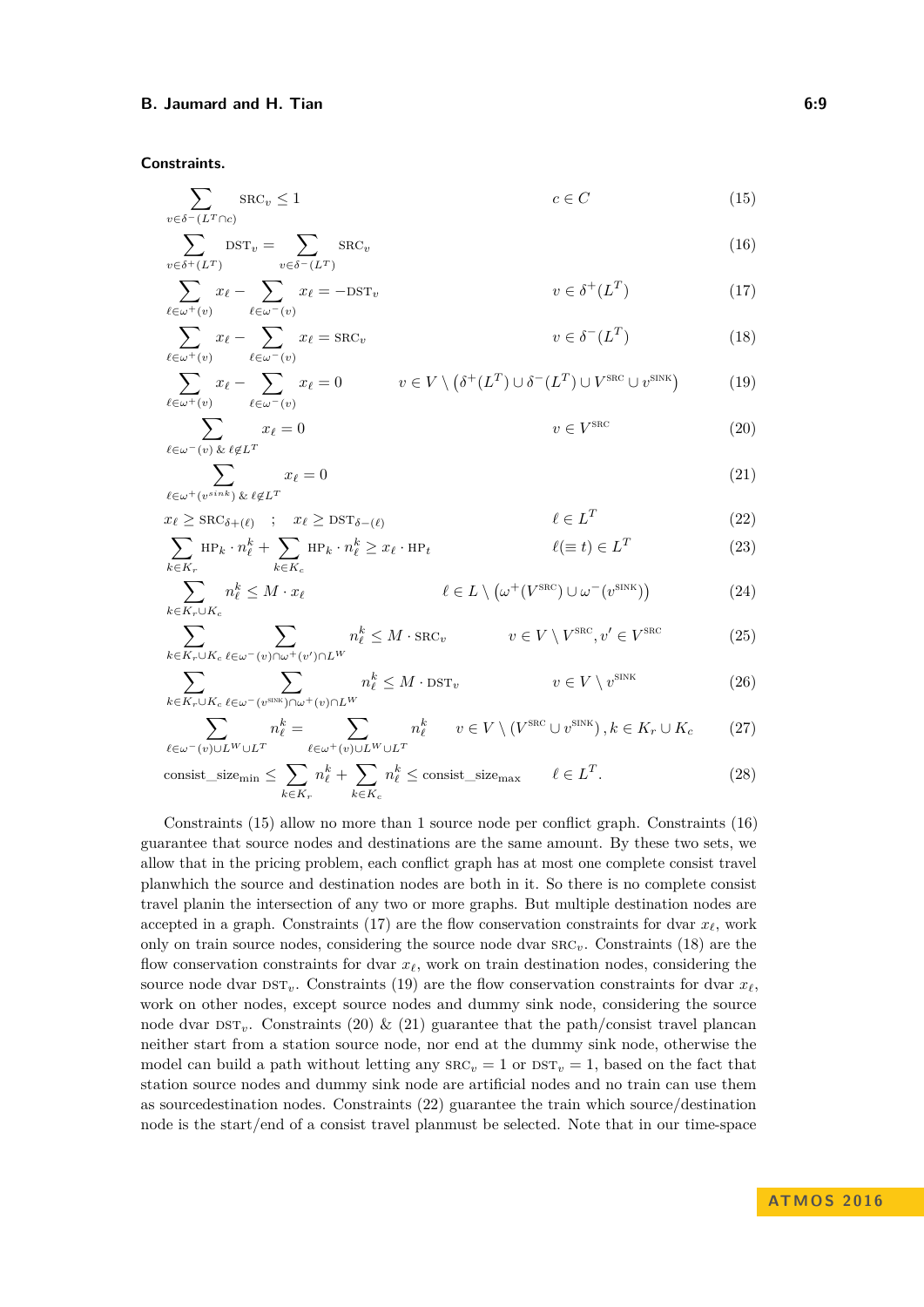### **6:10 Multi-Column Generation Model for the Locomotive Assignment Problem**

networks, trains are node-disjoint. The first flow conservation set above, will generate some paths, at most one per graph, and totally node-disjoint. This is the base for the next step to assign locomotive flows over them without the path indices. Constraints [\(23\)](#page-8-8) assign enough power to each train selected by any consist travel plan. Constraints [\(24\)](#page-8-9) guarantee that the power should be only assigned to the paths we selected by the first set of flow conservation constraints. Note that this set does not take effect on the waiting links from or to the artificial nodes (station source node or dummy sink node). Constraints [\(25\)](#page-8-10) allows only the locomotive flows on the waiting links from the station source nodes to the source nodes of selected path(s). Constraints [\(26\)](#page-8-11) allows only the locomotive flows on the waiting links from the destination nodes of selected paths to the dummy sink node. Constraints [\(27\)](#page-8-12) are the flow conservation constraints.Constraints [\(28\)](#page-8-13) set the upper and lower bounds of consist size. The second set of flow conservation constraints build the locomotive flows in order to assign proper locomotives to each train selected by the first flow conservation constraint set. Since the paths are node-disjoint, the flows do not need path indices. In addition, the flows are only half-limited over paths: the paths must be covered, but it is possible to use unselected waiting links to finish a flows from the "station" source node to the dummy sink node.

### <span id="page-9-0"></span>**5 Numerical Results**

The primary objective of this study is to provide a new optimization model and algorithm for the real-life locomotive assignment problem. For this reason, computational results are restricted to the CPR data sets, except for the larger data sets, which we generated to add connectable and feasible trains to the existing train schedule. We now describe the data used in the computational experiments, followed by a summary of computational results, and a comparison with our previous LAP algorithm [\[10\]](#page-12-6).

# **5.1 Data Instances**

We use a set of 9 different types of locomotives, limiting our experiments to the most used locomotives in the CPR fleet of locomotives. As requested by the mathematical model, the number of types was doubled in order to distinguish the critical (about 20% of the overall number of locomotives) from the non critical locomotives.

Data sets (adapted from CPR data sets) contain 862-train schedules over a time period of 7 days and 1,750-train schedule over a time period of 14 days. The maximum time period is set to two weeks, as it offers for flexibility a better planning, taking into account the overall travel times from a side of the railway network (e.g., Vancouver) to the other side (e.g., New-York). Indeed, a regular coast-to-coast train takes 5-7 days from East to West, so a two week schedule allows the planning of a round trip for a set of train pair. For larger data sets, we added 100 and 200 trains to each original CPR data set, while making sure that they can share some consists with some of the other trains.

We run numerical experiments on an adapted train scheduling data and railway infrastructure of CPR. Data include train departure times and stations, train arrival times and stations, and horse-power requirements. The railway infrastructure of CPR includes CPR's entire railway network (from Vancouver to Montreal, covering all of Canada and parts of the United States), the type of locomotives in operation, and the location and capacity of maintenance shops.

Programs/algorithms were run using CPlex 12.6.1 on a server with 40-cores, 1TB memory.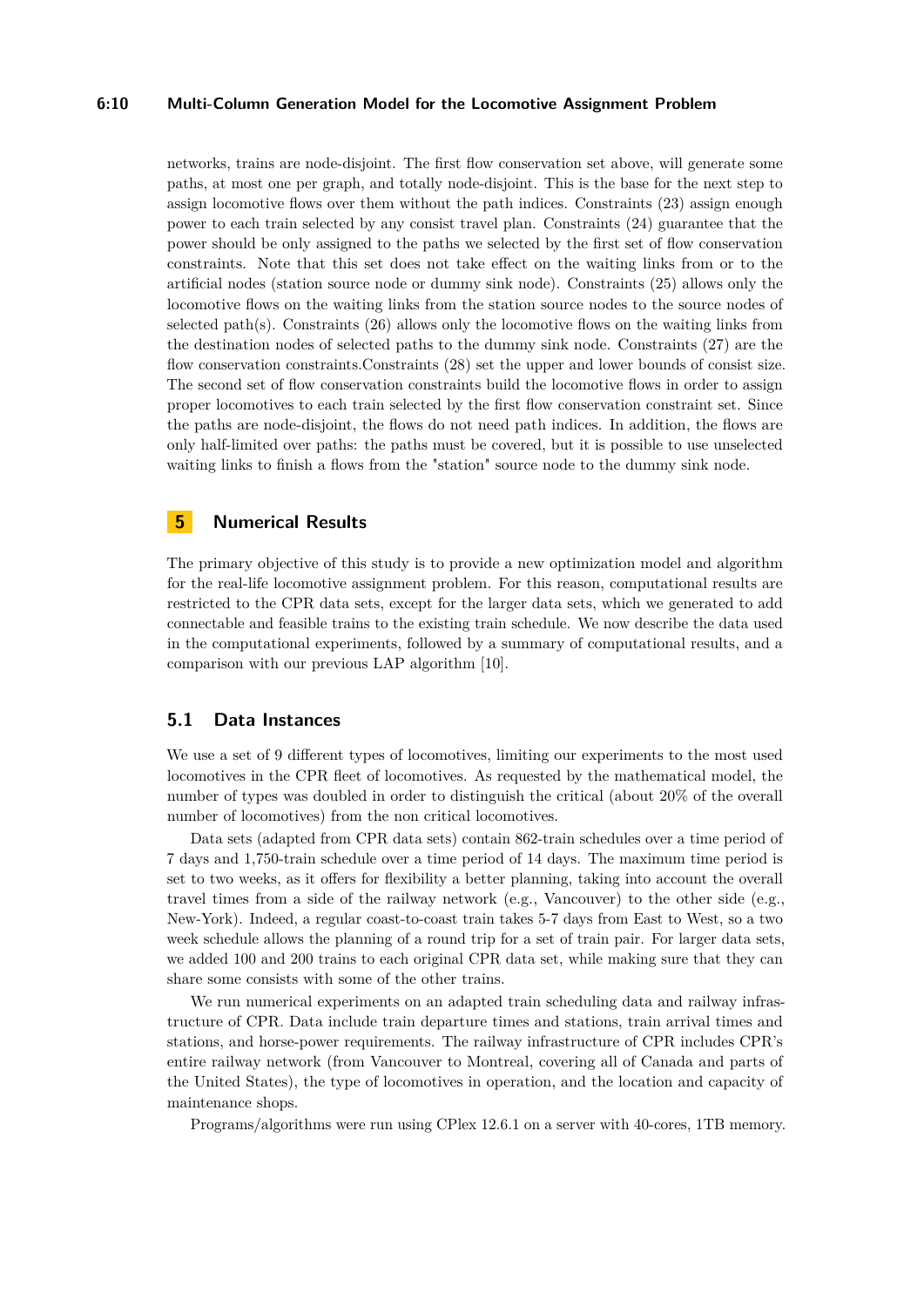| # of      | LAP    | LP<br>Obj. | <b>Total Time</b> | <b>ILP</b> | $#$ Columns |          | Round          | Req.  | GAP    |
|-----------|--------|------------|-------------------|------------|-------------|----------|----------------|-------|--------|
| Trains    | Model  |            |                   | Obj.       | Generated   | Selected |                | Loc.  | $(\%)$ |
| 7-day,    | SCG    | 630,182    | 20h19m36s         | 637,980    | 2,207       | 516      | 4              | 962   | 1.24   |
| 862       | $SCG+$ |            | 11h03m21s         |            |             |          |                |       |        |
| trains    | MCG    | 630,898    | 1h36m02s          | 635,500    | 1,543       | 506      | 155            | 961   | 0.73   |
| $^{+}$    | SCG    | 675,010    | 23h22m53s         | 683,280    | 2,387       | 534      | $\overline{4}$ | 1,014 | 1.23   |
| 100       | $SCG+$ |            | 13h32m22s         |            |             |          |                |       |        |
| trains    | MCG    | 674,918    | 2h13m05s          | 681,360    | 2,027       | 521      | 203            | 1,006 | 0.95   |
| $^{+}$    | SCG    | 729,404    | 26h34m12s         | 737,320    | 2,507       | 541      | $\overline{4}$ | 1,129 | 1.09   |
| 200       | $SCG+$ |            | 14h38m55s         |            |             |          |                |       |        |
| trains    | MCG    | 730,585    | 3h08m55s          | 735,520    | 2,325       | 533      | 233            | 1,109 | 0.68   |
| $14$ -day | SCG    | 1,057,813  | 44h41m53s         | 1,077,100  | 1,835       | 1,294    | 4              | 1,289 | 1.82   |
| 1,750     | $SCG+$ |            | 26h29m31s         |            |             |          |                |       |        |
| trains    | MCG    | 1,057,949  | 11h18m55s         | 1,071,300  | 1,263       | 1,284    | 127            | 1,290 | 1.26   |
| $^{+}$    | SCG    | 1,113,992  | 50h58m21s         | 1,126,780  | 1,654       | 1,355    | 4              | 1,350 | 1.15   |
| 100       | $SCG+$ |            | 28h19m45s         |            |             |          |                |       |        |
| trains    | MCG    | 1,113,926  | 12h50m21s         | 1,129,860  | 1,544       | 1,355    | 155            | 1,350 | 1.43   |
| $+$       | SCG    | 1,165,227  | 56h19m41s         | 1,178,880  | 1,853       | 1,345    | 4              | 1,464 | 1.17   |
| 200       | $SCG+$ |            | 31h17m56s         |            |             |          |                |       |        |
| trains    | MCG    | 1,164,679  | 21h27m17s         | 1,185,140  | 1,727       | 1,317    | 173            | 1,481 | 1.76   |

<span id="page-10-1"></span>**Table 1** Computational Comparison of the Different CG Model/Algorithm

### <span id="page-10-0"></span>**5.2 Computational Comparison of the Different CG Models/Algorithms**

In Table [1,](#page-10-1) we compare different solution scenarios, for each data set: the original CG algorithm of [\[10\]](#page-12-6) (marked as LAP-SCG), the original CG algorithm with PPs using the concept of conflict graphs (marked as LAP-SCG+), and the newly proposed multiple column generated (marked as LAP-MCG, and we set 10 columns per call of PP).

In Table [1,](#page-10-1) we provide the total computational times, the objective value of LP and ILP, the number of columns that all PPs generated throughout the overall solution process, and the number of columns selected in the final ILP solutions. The column rounds shows how many times that all possible nodes are checked as the origin of PP. The second last column contains the size of locomotive fleet that the final ILP solution recommends. The last column shows the gap between the optimal LP solution and the  $\varepsilon$ -optimal ILP solution.

We can also observe that gap is very small in practice, close to  $1\%$ , sometimes even smaller than 1%, meaning that the current multi-column algorithm outputs very good  $\varepsilon$ -optimal ILP solution.

From Table [1,](#page-10-1) we can see that using the concept of conflict graphs can reduce the total computational time by about half its value. The multi-CG algorithm can save another half of the computational times, without reducing the quality of the final *ε*-optimal ILP solution.

# **5.3 Analysis of Multi-CG Architecture**

From Table [1,](#page-10-1) we can see that the Multi-CG model reduces the computational times by about 70%. The first reason is that for each PP call, the Multi-CG algorithm converges faster than the former CG from [\[10\]](#page-12-6): the Multi-CG model can select the consist with the best origin node rather than comparing all best consists with a fixed origin node. The second reason comes from allowing each PP call of the Multi-CG algorithm to generate several columns.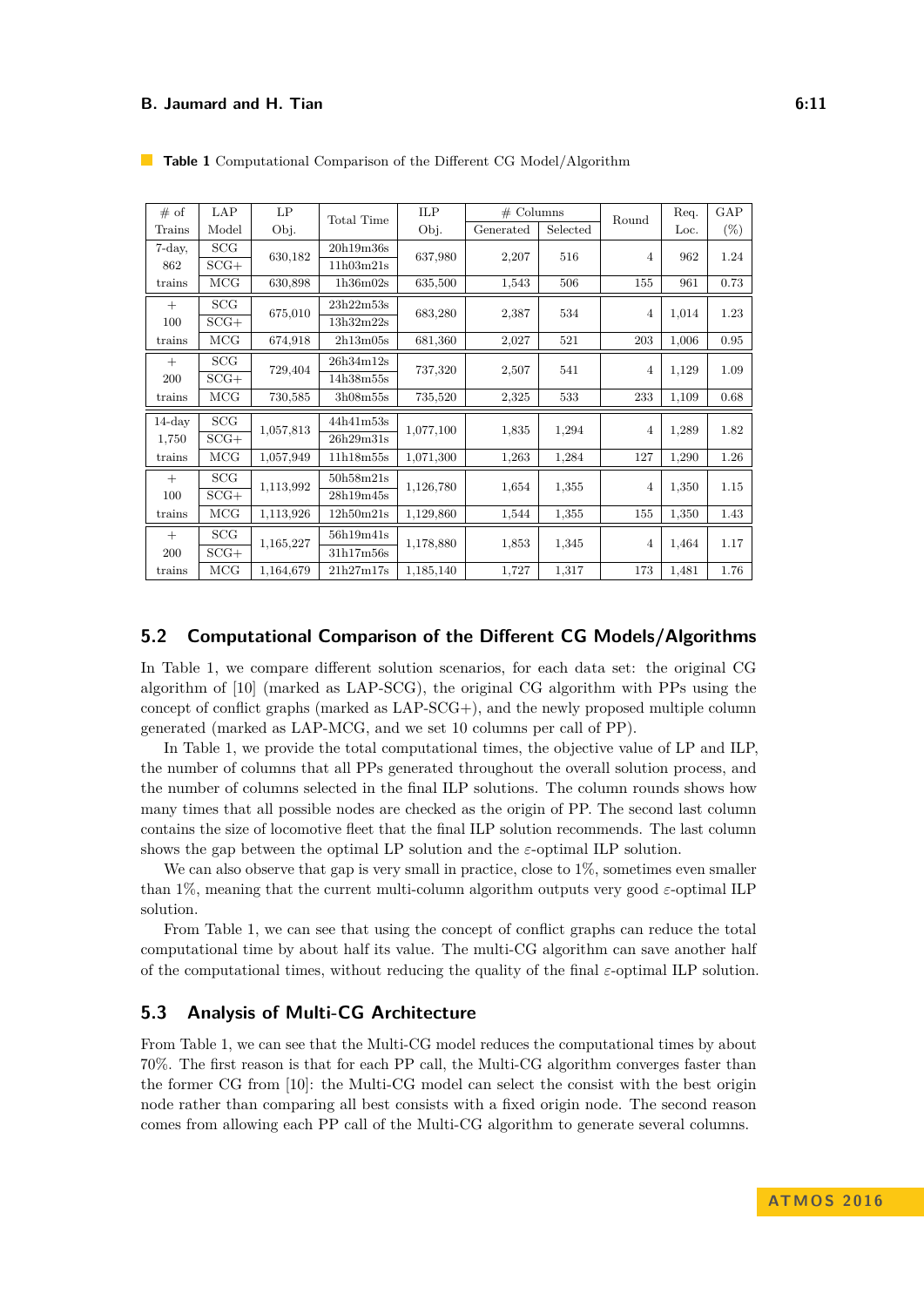### **6:12 Multi-Column Generation Model for the Locomotive Assignment Problem**

<span id="page-11-6"></span>



The third reason is that, even if each PP requires a longer computational time in the Multi-CG algorithm, as showed in Figure [2\(](#page-11-6)a) it can generate up to 10 columns, so the time per column is much less, as showed in Figure [2\(](#page-11-6)b).

# **6 Conclusions**

The key contributions of the paper is a new CG architecture with the generation of multiple columns per pricing problem, which can greatly reduce the CPU time of the original LAP model. This multi-CG architecture can be used in CG associated with network flow formulations for networks that can be decomposed into semi-independent conflict graphs with some small overlapping. The multi-CG algorithm significantly increases the convergence rate and decreases the average generation time per column, so reduces the total time for reaching the final optimal or *ε*-optimal solution.

**Acknowledgments.** Special thanks to Mr. Peter Finnie, who kindly provides data set as the former manager of yard metrics, capital projects, costing and operations research in CPR.

#### **References**

- <span id="page-11-0"></span>**1** R.K. Ahuja, J. Liu, J.B. Orlin, D. Sharma, and L.A. Shughart. Solving real-life locomotivescheduling problems. *Transportation Science*, 39(4):503–517, 2005.
- <span id="page-11-1"></span>**2** R.K. Ahuja, T.L. Magnanti, and J.B. Orlin. *Network Flows: Theory, Algorithms, and Applications*. Prentice-Hall, 1993.
- <span id="page-11-3"></span>**3** V. Cacchiani, A. Caprara, and P. Toth. Models and algorithms for the train unit assignment problem. In R. Mahjoub, V. Markakis, I. Milis, and V.T. Paschos, editors, *Combinatorial Optimization*, volume 7422 of *Lecture Notes in Computer Science*, pages 24–35. Springer, 2012.
- <span id="page-11-4"></span>**4** S. Chen and Y. Shen. An improved column generation algorithm for crew scheduling problems. *Journal of Information and Computational Science*, 10(1):175–183, 2013.
- <span id="page-11-5"></span>**5** V. Chvátal. Linear programming. A series of books in the mathematical sciences, 1983.
- <span id="page-11-2"></span>**6** J.-F. Cordeau, F. Soumis, and J. Desrosiers. A benders decomposition approach for the locomotive and car assignment problem. *Transportation science*, 34(2):133–149, 2000.